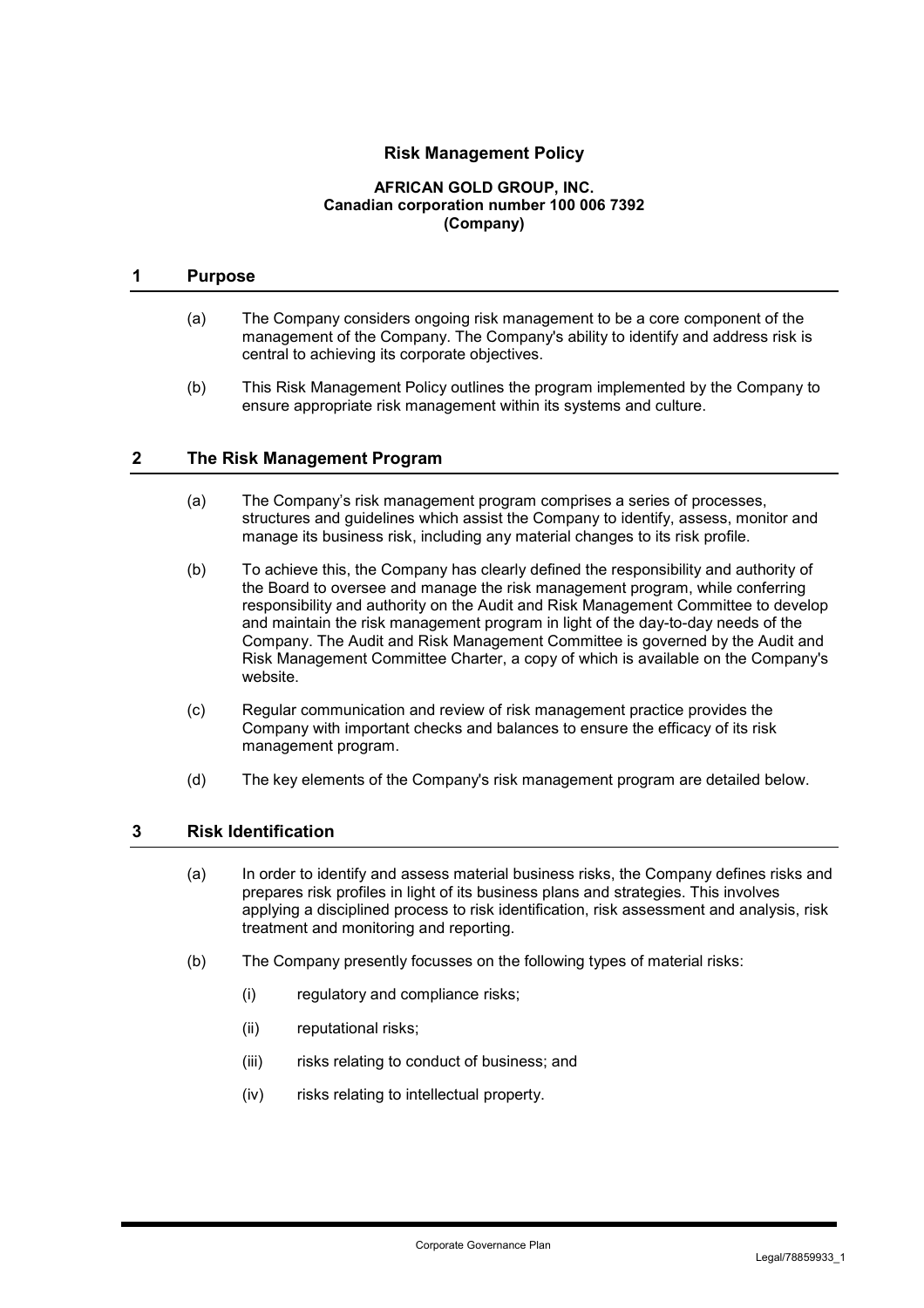### **4 Responsibilities of the Board**

- (a) The Board acknowledges that it is responsible for the overall system of internal control but recognises that no cost effective internal control system will preclude all errors and irregularities.
- (b) The Board has delegated responsibility for reviewing the risk profile including material business risks and reporting on the operation of the internal control system to the Audit and Risk Management Committee. However, the Audit and Risk Management Committee and management may also refer particular risk management issues to the Board for final consideration and direction.
- (c) The Board will review the effectiveness of the Company's risk management framework and internal control system annually to satisfy itself that it continues to be sound and that the entity is operating within the risk appetite set by the Board.

# **5 Responsibilities of the Audit and Risk Management Committee**

- (a) The day-to-day oversight and management of the Company's risk management program has been conferred upon the Audit and Risk Management Committee in accordance with the Audit and Risk Management Committee Charter. The Committee is responsible for ensuring that the Company maintains effective risk management and internal control systems and processes and provides regular reports to the Board on these matters. In addition to the risk management responsibilities in its Charter, the role of the Committee is to:
	- (i) assist the Board to fulfil its oversight responsibilities for the financial reporting process, the system of internal control relating to all matters affecting the Company's financial performance, the audit process;
	- (ii) develop processes in relation to ensuring understanding and contribution by foreign directors who do not speak the relevant language:
	- (iii) assist the Board in monitoring compliance with laws and regulations;
	- (iv) assist the Board to adopt and apply appropriate ethical standards in relation to the management of the Company and the conduct of its business;
	- (v) implement, review and supervise the Company's risk management program; and
	- (vi) review the adequacy of the Company's insurance policies.
- (b) The Company's management will be responsible for ensuring and disclosing that there are appropriate processes in place to ensure that directors who do not speak the language in which the board or security meetings are held or key documents are written can understand and contribute to the discussions at those meetings and understands and can discharge their obligations in relation to those documents.
- (c) The Company's management will be responsible for having and disclosing a whistleblower policy and ensuring that the Board and the Audit and Risk Committee is informed of any material incidents reported under that policy. This policy will be made available on the Company's website.
- (d) The Company's management will be responsible for having and disclosing an antibribery and corruption policy and along side the Audit and Risk Committee, ensuring that the Board is aware of any material breaches of that policy. This policy will be made available on the Company's website.